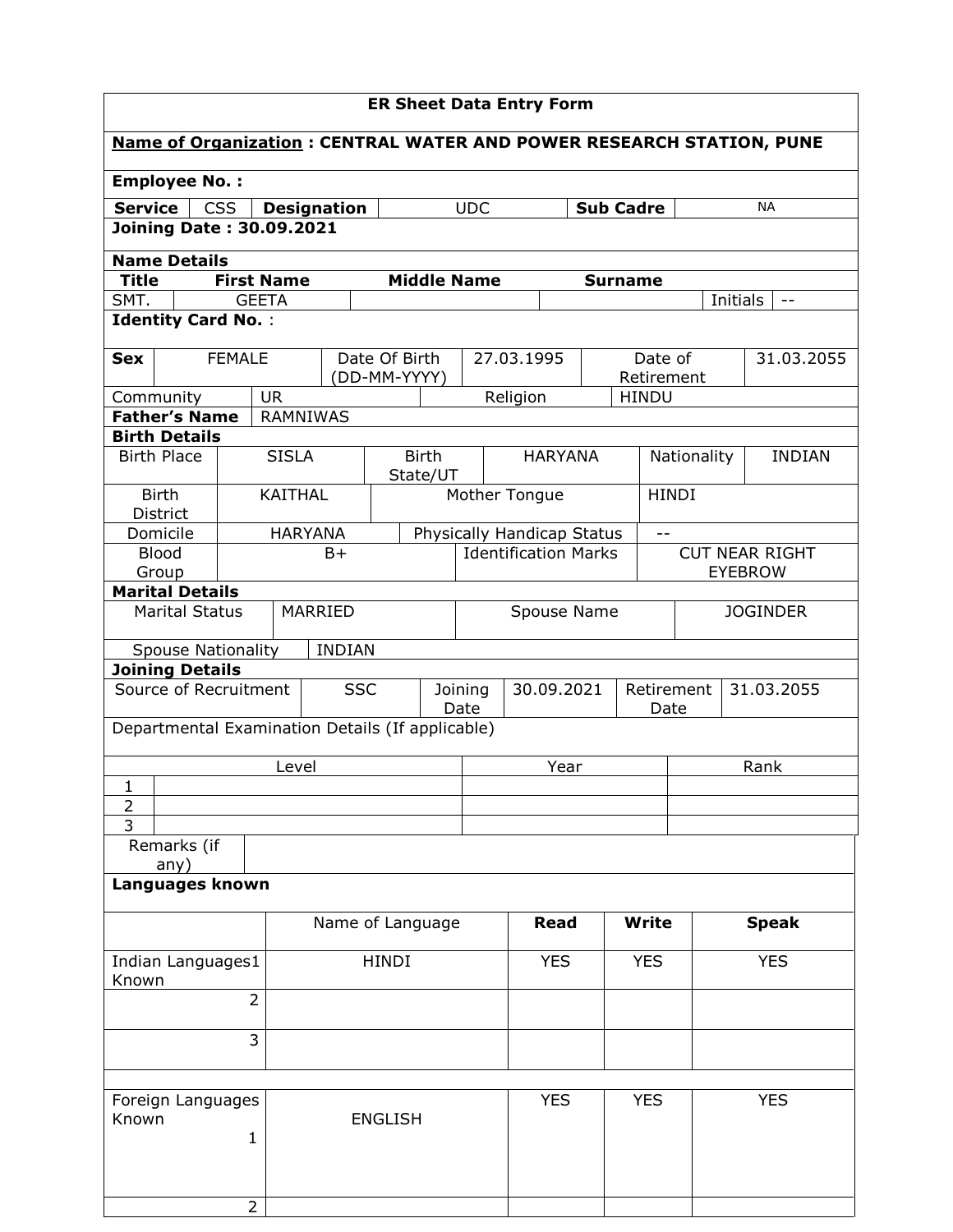## Details of deputation (if applicable)

| Name of the Office | Post held at that<br>time in parent office | Name of post<br>(selected for<br>deputation | Period of deputation |      |  |
|--------------------|--------------------------------------------|---------------------------------------------|----------------------|------|--|
|                    |                                            |                                             | Since                | From |  |
|                    |                                            |                                             |                      |      |  |

## Details of Foreign Visit

| SI.<br>No. | Place of Visit | Date of<br>visit | Post held at<br>that time | Whether it<br>is a<br>personal or<br>official visit | Details of visit |
|------------|----------------|------------------|---------------------------|-----------------------------------------------------|------------------|
|            |                |                  |                           |                                                     |                  |

## Transfer/Posting Detail (if applicable)

| Place | Period of posting |      |  |  |  |  |  |
|-------|-------------------|------|--|--|--|--|--|
|       | Since             | From |  |  |  |  |  |
|       |                   |      |  |  |  |  |  |
|       |                   |      |  |  |  |  |  |
|       |                   |      |  |  |  |  |  |
|       |                   |      |  |  |  |  |  |

| Qualification (Use extra photocopy sheets for multi qualifications, experience, training, awards details) |                           |  |                         |                                        |               |                     |                  |                         |                                  |
|-----------------------------------------------------------------------------------------------------------|---------------------------|--|-------------------------|----------------------------------------|---------------|---------------------|------------------|-------------------------|----------------------------------|
| Qualification                                                                                             |                           |  |                         | Discipline                             |               |                     | Specialization 1 |                         |                                  |
| <b>B.SC</b>                                                                                               |                           |  | <b>COMPUTER SCIENCE</b> |                                        |               |                     |                  |                         |                                  |
| Year                                                                                                      |                           |  | Division                |                                        | CGPA/ % Marks |                     | Specialization 2 |                         |                                  |
| 2015                                                                                                      |                           |  | First                   |                                        |               | 74.6%               |                  |                         |                                  |
| Institution                                                                                               |                           |  | University              |                                        |               | Place               |                  |                         | Country                          |
| UNIVERSITY COLLEGE                                                                                        |                           |  | <b>KURUKSHETRA</b>      |                                        |               | <b>KURUKSHETRA</b>  |                  |                         | India                            |
| <b>KURUKSHETRA</b>                                                                                        |                           |  | <b>UNIVERSITY</b>       |                                        |               |                     |                  |                         |                                  |
|                                                                                                           |                           |  | <b>KURUKSHETRA</b>      |                                        |               |                     |                  |                         |                                  |
| <b>Experience</b>                                                                                         |                           |  |                         |                                        |               |                     |                  |                         |                                  |
|                                                                                                           | Type of Posting           |  |                         |                                        |               |                     | Temporary        |                         |                                  |
|                                                                                                           |                           |  |                         |                                        |               |                     |                  |                         |                                  |
|                                                                                                           | Designation               |  |                         | <b>UDC</b>                             |               |                     |                  |                         |                                  |
|                                                                                                           |                           |  |                         |                                        |               |                     |                  |                         |                                  |
|                                                                                                           | Ministry                  |  |                         | Ministry of Jal shakti                 |               |                     |                  |                         |                                  |
|                                                                                                           |                           |  |                         | Department of Water Resources, RD & GR |               |                     |                  |                         |                                  |
|                                                                                                           | <b>MOWR</b>               |  |                         | <b>CWPRS</b>                           |               |                     |                  |                         |                                  |
|                                                                                                           | Office                    |  |                         | Place                                  |               |                     |                  |                         |                                  |
| CWPRS, KHADAKWASALA, PUNE                                                                                 |                           |  |                         | <b>PUNE</b>                            |               |                     |                  |                         |                                  |
|                                                                                                           | <b>Experience Subject</b> |  |                         | Period of Posting                      |               |                     |                  |                         |                                  |
| Major                                                                                                     |                           |  |                         | Minor                                  |               |                     | From             |                         | To                               |
|                                                                                                           |                           |  |                         |                                        |               |                     |                  |                         |                                  |
| Note:-Refer the Annexure to fill above Major, Minor Subjects and below given training                     |                           |  |                         |                                        |               |                     |                  |                         |                                  |
| subject(minimum 1 week & above)                                                                           |                           |  |                         |                                        |               |                     |                  |                         |                                  |
| Training                                                                                                  |                           |  |                         |                                        |               |                     |                  |                         |                                  |
| <b>Training Year</b><br><b>Training Name</b>                                                              |                           |  |                         |                                        |               |                     |                  | <b>Training Subject</b> |                                  |
|                                                                                                           |                           |  |                         |                                        |               |                     |                  |                         |                                  |
| Level<br>Institute Name, Place                                                                            |                           |  |                         |                                        |               | Field Visit Country |                  |                         | Field Visit Place (within India) |